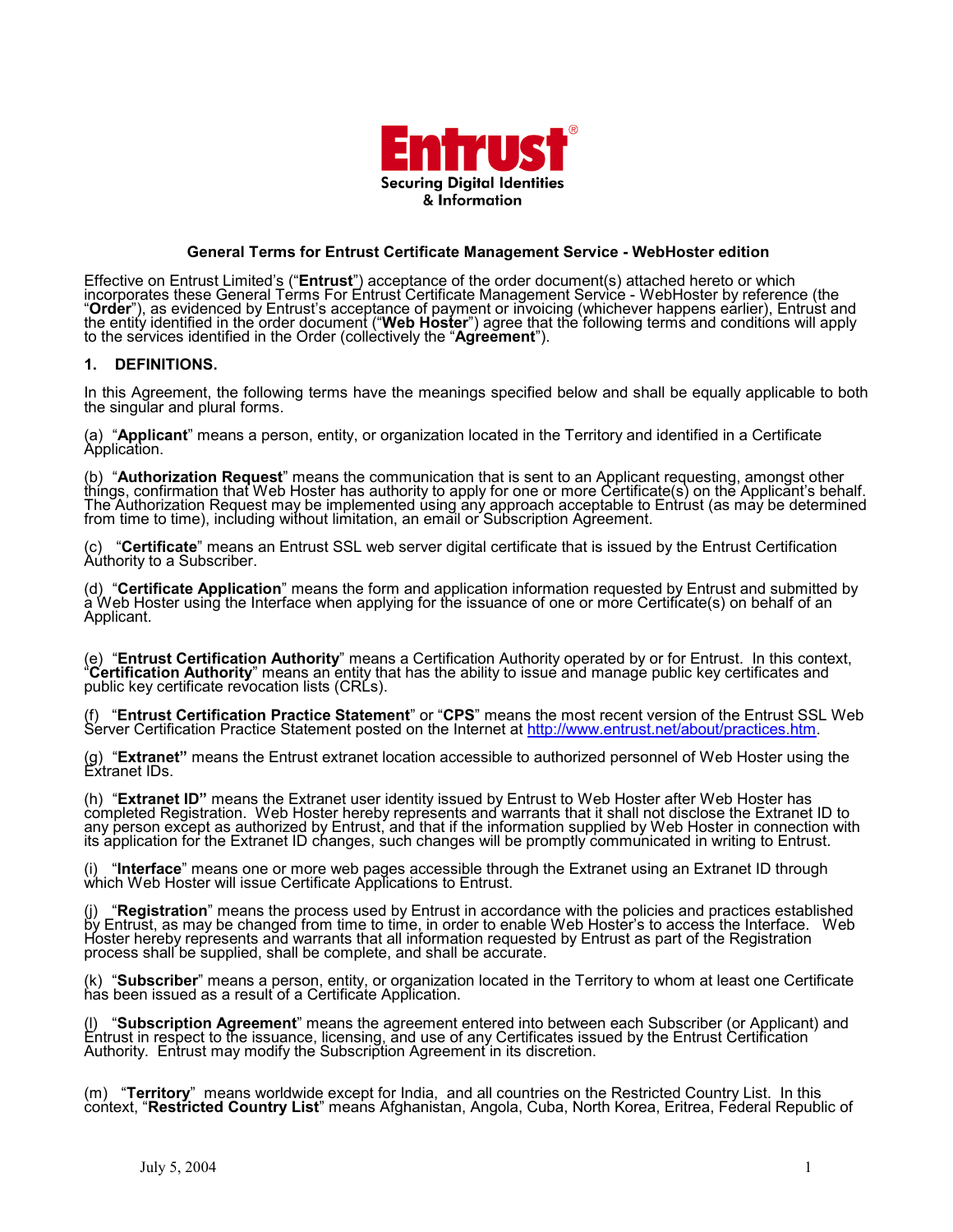Yugoslavia (Serbia and Montenegro), Iran, Iraq, Liberia, Libya, Myanmar, Rwanda, Sierra Leone, Syria and Sudan. Entrust may update the Restricted Country List at any time.

# **2. LICENSE**

Subject to the terms and conditions of this Agreement and the Entrust Certification Practice Statement, Entrust hereby grants to Web Hoster, and Web Hoster hereby accepts, for the term of the Agreement, a non-exclusive, non-transferable, license to (i) use the Interface solely to issue Certificate Applications to Entrust to the extent that Entrust has received pre-payment of the applicable fees from Web Hoster for each Certificate; and (ii) install Certificates delivered pursuant to Section 3 of this Agreement on behalf of Subscribers to whom such Certificates are issued provided that such Subscriber has consented to the Subscription Agreement and the Authorization Request.

# **3. DUTIES OF ENTRUST**

Subject to Web Hoster's compliance with this Agreement and provided that (i) Web Hoster has successfully completed Registration; (ii) Entrust receives a Certificate Application from Web Hoster in a form approved by Entrust; (iii) such Applicant has agreed to a Subscription Agreement; and (iv) Entrust has received pre-payment of the applicable Certificate Application fee from Web Hoster during the term of this Agreement; then Entrust or a subcontractor acting on behalf of Entrust will perform limited verification (as described in the Entrust Certification Practice Statement) of the Subscriber information submitted by such Web Hoster, Entrust may issue one or more Certificates to such Applicant after completing such limited verification. If Entrust issues one or more Entrust Certificates to such Applicant, Entrust shall place such Entrust Certificate(s) in the Entrust repository for retrieval by the Web Hoster.

### 4. **PRICE, PAYMENT AND TAXES**

(a) **Fees.** Web Hoster shall pre-pay to Entrust the fees set forth in the Order before the rights of Web<br>Hoster granted pursuant to Section 2, and the duties of Entrust described in Section 3, arise. Except for the fees and Certificate quantity indicated in such Order document, all other terms and conditions in the Order shall not apply. In the event that any fees payable are not paid when due, Web Hoster shall be subject to a late fee at the lesser of the rate of one percent (1%) per month, or the maximum rate

permitted by law, on the outstanding amounts.<br>(b) **Taxes.** In addition to the fees described in the Order, Web Hoster shall be responsible for any taxes, fees,<br>duties, or other amounts, however designated, including witho which are levied or based on (i) any payments made pursuant to this Agreement, and (ii) the products or services provided by Entrust to Web Hoster under this Agreement.

#### **5. DISCLAIMER OF WARRANTIES**

**EXEPT AS SPECIFICALLY STATED IN THIS AGREEMENT, ENTRUST MAKES NO REPRESENTATIONS AND GIVES NO WARRANTIES OR CONDITIONS, WHETHER EXPRESS, IMPLIED, STATUTORY, BY USAGE OF TRADE, OR OTHERWISE, AND ENTRUST SPECIFICALLY DISCLAIMS ANY AND ALL REPRESENTATIONS, WARRANTIES, AND CONDITIONS OF MERCHANTABILITY, NON-INFRINGEMENT, TITLE, SATISFACTORY QUALITY, OR FITNESS FOR A PARTICULAR PURPOSE.** 

## **6. LIMITATION OF LIABILITY**

**NEITHER ENTRUST NOR ANY OF ITS AFFILIATES, SUBCONTRACTORS, AGENTS, SUPPLIERS, EMPLOYEES, OR DIRECTORS SHALL BE LIABLE FOR ANY INCIDENTAL, SPECIAL, PUNITIVE, EXEMPLARY, INDIRECT, RELIANCE, OR CONSEQUENTIAL DAMAGES (INCLUDING, WITHOUT LIMITATION, DAMAGES FOR LOSS OF BUSINESS OPPORTUNITIES, LOSS OF GOODWILL, LOSS OF PROFITS, BUSINESS INTERRUPTION, LOSS OF DATA, LOST SAVINGS OR OTHER SIMILAR LOSS), WHETHER ARISING FROM CONTRACT (INCLUDING FUNDAMENTAL BREACH), TORT (INCLUDING NEGLIGENCE) OR ANY OTHER THEORY OF LIABILITY. NEITHER PARTY SHALL INCUR ANY LIABILITY TO THE OTHER AS A RESULT OF NONRENEWAL OR TERMINATION OF THIS AGREEMENT IN RESPECT OF ANY CERTIFICATE PRODUCT OR IN ITS ENTIRETY, INCLUDING BUT NOT LIMITED TO CLAIMS FOR COMMERCIAL INDEMNITY, LOSS OF INVESTMENT, LOSS OF SHARE VALUE, OR LOSS OF INVESTMENT.** 

**IN NO EVENT SHALLTHE TOTAL CUMULATIVE LIABILITY OF ENTRUST OR ITS AFFILIATES TO WEB HOSTER ARISING OUT OF OR RELATING TO THIS AGREEMENT OR ANY PRODUCTS OR SERVICES PROVIDED BY ENTRUST HEREUNDER, EXCEED THE CUMULATIVE AMOUNTS PAID BY WEB HOSTER TO ENTRUST ("CUMULATIVE DAMAGE CAP"). THIS LIMITATION SHALL APPLY REGARDLESS OF THE NUMBER OF TRANSACTIONS, DIGITAL SIGNATURES, OR CAUSES OF ACTION ARISING OUT OF OR RELATED TO THIS AGREEMENT OR ANY PRODUCTS OR SERVICES PROVIDED UNDER THIS AGREEMENT. THE FOREGOING LIMITATIONS SHALL APPLY TO ANY LIABILITY WHETHER BASED IN CONTRACT (INCLUDING FUNDAMENTAL BREACH), TORT (INCLUDING NEGLIGENCE) OR ANY OTHER THEORY OF LIABILITY, INCLUDING ANY DIRECT, INDIRECT, SPECIAL, PUNITIVE, EXEMPLARY, CONSEQUENTIAL, RELIANCE OR INCIDENTAL DAMAGES.** 

**THE FOREGOING LIMITATIONS SHALL APPLY NOTWITHSTANDING THE FAILURE OF ESSENTIAL**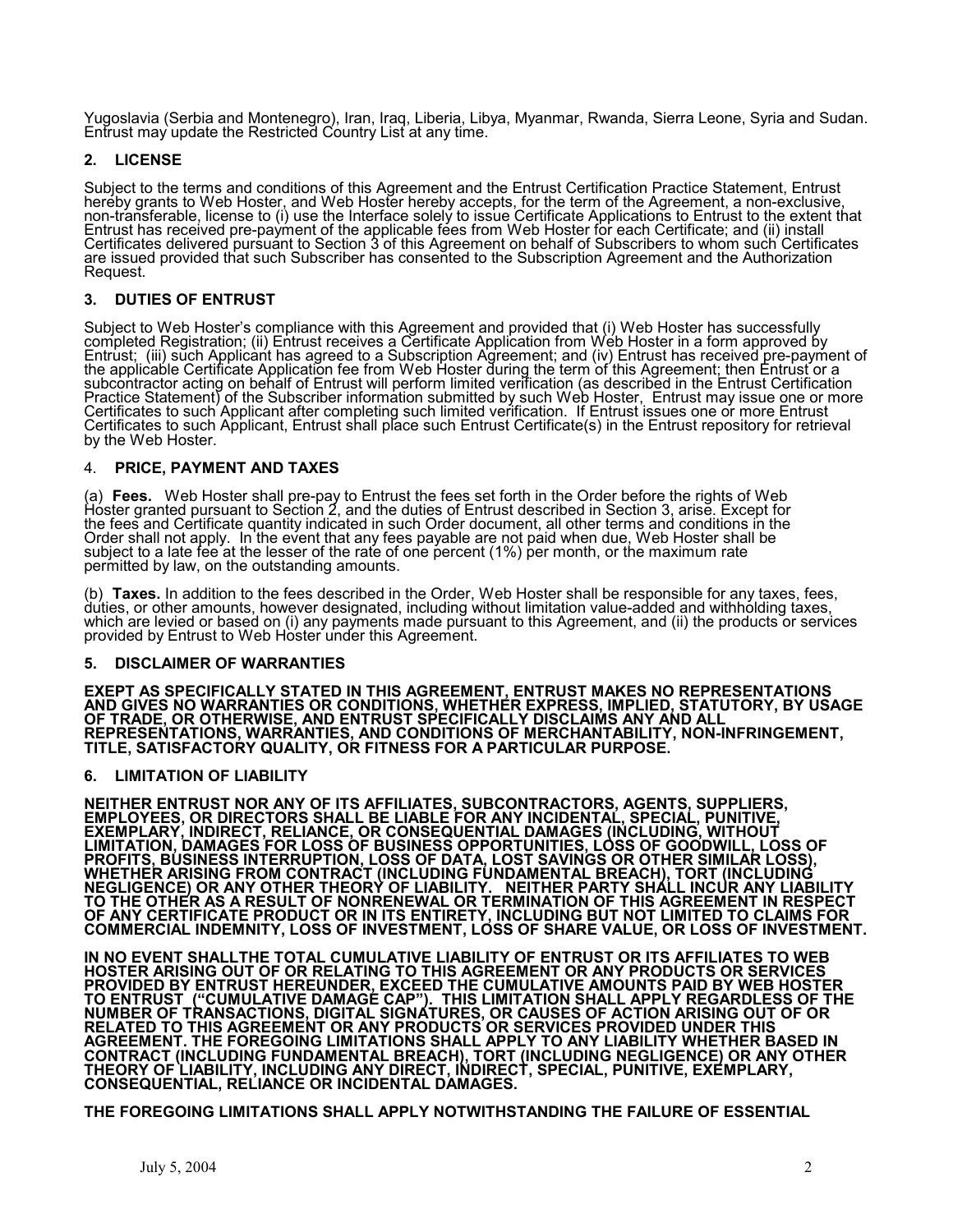#### **PURPOSE OF ANY LIMITED REMEDY STATED HEREIN AND EVEN IF A PARTY HAS BEEN ADVISED OF THE POSSIBILITY OF THOSE DAMAGES.**

## **7. TERM AND TERMINATION**

(a) Term. This Agreement shall commence as of the effective date indicated at the start of this Agreement and<br>shall remain in effect for a period twelve (12) or twenty-four (24) months following acceptance of the Order or subsequent order which incorporates these General Terms For Entrust Certificate Management Service - WebHoster edition by reference and is accepted by Entrust during the term of this Agreement.

(b) Termination. Either party may terminate this Agreement immediately if the other party: (a) assigns or<br>attempts to assign this Agreement or any rights hereunder to a third party except as permitted by this Agreement, (b) fails to correct a material breach of this Agreement within thirty days after receipt of notice thereof, (c) files a bankruptcy petition or has such a petition filed involuntarily against it, becomes insolvent, makes a material change of ownership, makes an assignment for the benefit of creditors, consents to the appointment of a trustee, or if bankruptcy, reorganization or insolvency proceedings are instituted by or against it. Either party may terminate this Agreement for convenience with thirty (30) days prior written notice to the other party.

(c) Survival. The rights and obligations of the Parties under Sections 1, 4, 5, 6, 7(c) and 8 of this Agreement<br>shall survive the termination or expiration of this Agreement. Any payment obligations that have accrued prior the date of termination or expiration shall survive. Upon termination or expiration, Web Hoster shall have no further rights to issue Certificate Requests pursuant to Section 2 of this Agreement and the Interface will be disabled by Entrust.

### **8. MISCELLANEOUS**

(a) Nature of Obligations Between Parties. This Agreement will not constitute, create or in any way be<br>interpreted as a joint venture, partnership or formal business organization of any kind. No party will have the right or authority to assume, create, or enlarge any obligation or commitment- on behalf of any other, and will not represent itself as having the authority to bind any other in any manner. Under no circumstances shall Web Hoster make any representations or warranties on behalf of Entrust. No profits, losses, or costs will be shared under any provision of this Agreement.

(b) **Notices.** In any case where any notice or other communication is required or permitted to be given hereunder, such notice or communication shall be in writing and (a) personally delivered, (b) sent by international air courier service with confirmation of delivery requested, or (c) transmitted by fax as follows:

If to Web Hoster: the address/fax number indicated in the Order;

If to Entrust:

ENTRUST LIMITED 1000 Innovation Drive, Ottawa, Ontario Canada. K2K 3E7

Attention: Contracts Department Fax: (613) 270-3068 Tel: (613) 270-3400

All such notices or other communications shall be deemed to have been given and received (i) upon receipt if personally delivered, (ii) when delivery is confirmed if sent by international air courier service, or (iii) the following business day if by fax.

(c) Choice of Law. This Agreement and the rights and obligations of the Parties hereunder shall be governed by<br>and construed in accordance with the laws of the Province of Ontario, Canada without reference to its provision on conflict of laws. The Parties waive any right to a jury trial with respect to any action brought in connection with this Agreement. The application of (i) the United Nations Convention on Contracts for the International Sale of Goods; (ii) the 1974 Convention on the Limitation Period in the International Sale of Goods; and (iii) the Protocol amending the 1974 Convention, done at Vienna April 11, 1980; are expressly excluded.

(d) **Choice of Forum**. The Federal and Provincial Courts in Ottawa, Ontario, Canada shall have exclusive jurisdiction over any legal action or proceeding arising out of or relating to this Agreement.

(e) Interpretation. This Agreement shall be fairly interpreted in accordance with its terms without any strict<br>construction in favor of or against either party and that ambiguities shall not be interpreted against the part drafted the relevant language. All currencies are in United States dollars. This Agreement shall consist of this Agreement, including the schedules attached hereto, and also including the Entrust Certification Practice Statement. This Agreement shall be interpreted wherever possible to avoid conflicts between the Sections hereof and the Entrust Certification Practice Statement, provided that if such a conflict shall arise, the Sections hereof shall control in respect of disputes arising between the Parties. The section or other headings herein are inserted only for convenience and ease of reference and are not to be considered in the construction or interpretation of